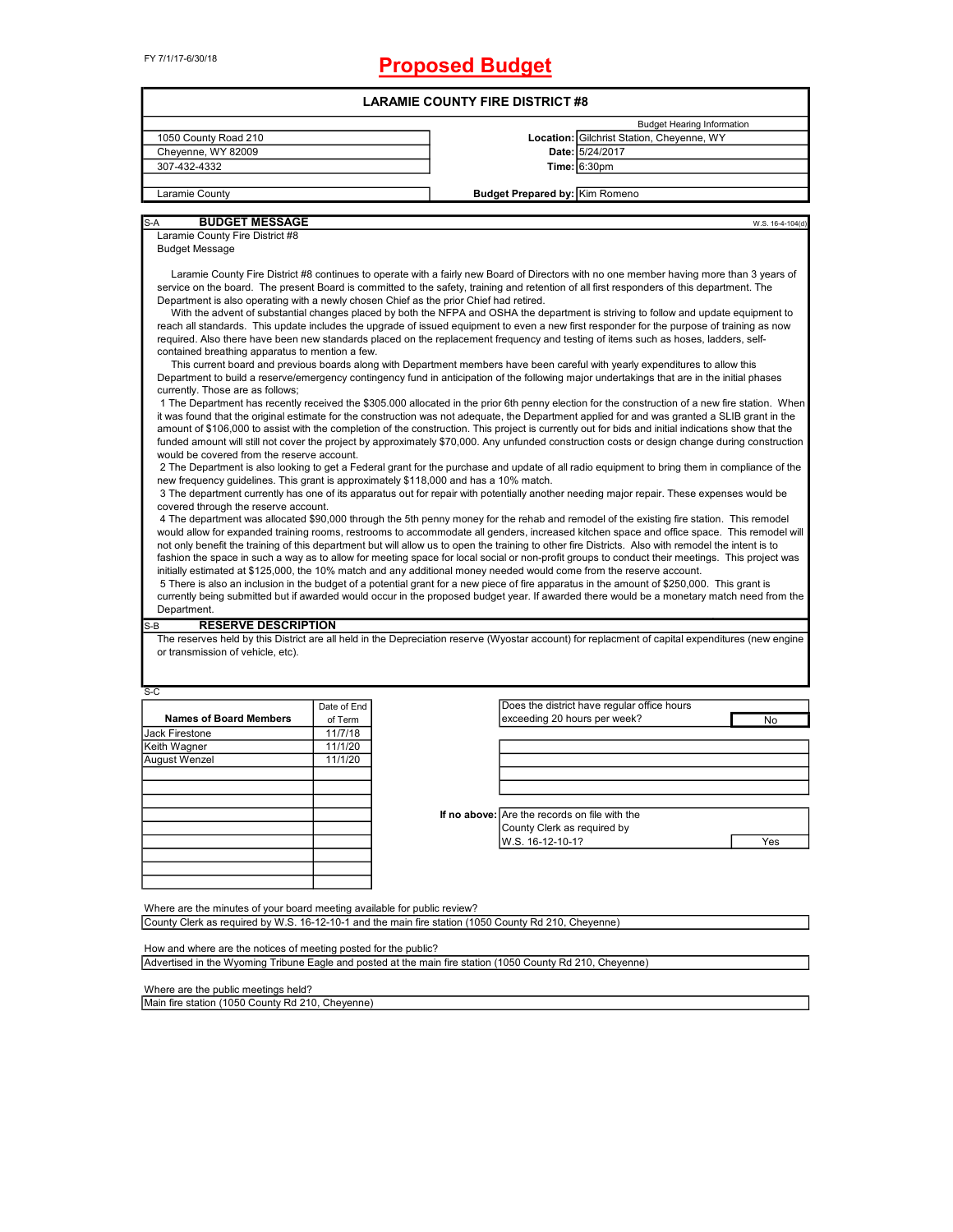## **PROPOSED BUDGET SUMMARY**

|       | <b>OVERVIEW</b>                                             | 2015-2016<br>Actual | 2016-2017<br>Estimated | 2017-2018<br>Proposed | Pending<br>Approval |
|-------|-------------------------------------------------------------|---------------------|------------------------|-----------------------|---------------------|
|       |                                                             |                     |                        |                       |                     |
| $S-1$ | <b>Total Budgeted Expenditures</b>                          | \$56,468            | \$51,664               | \$1.218.072           |                     |
| $S-2$ | <b>Total Principal to Pay on Debt</b>                       | \$0                 | \$0                    |                       |                     |
| $S-3$ | <b>Total Change to Restricted Funds</b>                     | \$75,496            | \$49,674               | $-$404.950$           |                     |
|       |                                                             |                     |                        |                       |                     |
| $S-4$ | <b>Total General Fund and Forecasted Revenues Available</b> | \$178,440           | \$158,180              | \$1,407,031           |                     |
|       |                                                             |                     |                        |                       |                     |
| $S-5$ | Amount requested from County Commissioners                  | \$140.145           | \$132,407              |                       |                     |
|       |                                                             |                     |                        |                       |                     |
| $S-6$ | <b>Additional Funding Needed:</b>                           |                     |                        |                       |                     |

2015-2016 Actual 2016-2017 Estimated 2017-2018 Proposed Pending Approval S-7 **Operating Revenues** \$0 \$0 \$0 \$0 S-8 **Tax levy (From the County Treasurer)** \$64,649 \$65,457 \$72,000 \$72,000 S-9 **Government Support** \$0 \$0 \$0 \$0 S-10 **Grants** \$923 \$0 \$371,000 \$371,000 S-11 **Other County Support (Not from Co. Treas.)** \$75,496 \$66,950 \$90,000 \$90,000 S-12 **Miscellaneous** \$2,838 \$3,073 \$861,031 \$ S-13 **Other Forecasted Revenue** \$0 \$0 \$0 \$0 S-14 **Total Revenue** \$143,906 \$135,480 \$1,394,031 \$1,394,031 FY 7/1/17-6/30/18 **LARAMIE COUNTY FIRE DISTRICT #8** 2015-2016 Actual 2016-2017 **Estimated** 2017-2018 Proposed Pending Approval S-15 **Capital Outlay** \$17,945 \$6,061 \$288,200 S-16 **Interest and Fees On Debt** \$0 \$0 \$0 \$0 S-17 **Administration by a set of the set of the set of the set of the set of the set of the set of the set of the set of the set of the set of the set of the set of the set of the set of the set of the set of the set of** S-18 **Operations** \$20,812 \$22,800 \$901,031 **S-19 Indirect Costs being the costs and the costs of the costs of the costs of the costs of the costs of the costs of the costs of the costs of the costs of the costs of the costs of the costs of the costs of the cost** S-20 **Total Expenditures** \$56,468 \$51,664 \$1,218,072 \$1,218,072 2015-2016 Actual 2016-2017 Estimated 2017-2018 Proposed Pending Approval S-21 **Principal Paid on Debt** \$0 \$0 \$0 \$0 2015-2016 Actual 2016-2017 Estimated 2017-2018 Proposed Pending Approval S-22 **TOTAL GENERAL FUNDS 13,000 \$34,534 \$34,534 \$22,700** \$13,000 \$13,000 **EXPENDITURE SUMMARY REVENUE SUMMARY DEBT SUMMARY CASH AND INVESTMENTS**

**Summary of Reserve Funds** S-23 **Beginning Balance in Reserve Accounts** S-24 a. Depreciation Reserve **1986 \$334,794** \$410,290 \$459,964 S-25 b. Other Reserve (Cash) and the control of the control of the control of the solution of the solution of the solution of the solution of the solution of the solution of the solution of the solution of the solution of S-26 c. Emergency Reserve (Cash) \$0 \$0 \$0 \$0 **Total Reserves (a+b+c) <b>\$334,794** \$410,290 \$459,964 \$459,964 \$459,964 \$459,964 \$459,964 \$459,964 \$459,964 \$459,964 \$459,964 \$459,964 \$459,964 \$459,964 \$459,964 \$459,964 \$459,964 \$459,964 \$459,964 \$459,964 \$459,964 \$459,96 S-27 **Amount to be added** S-28 a. Depreciation Reserve **by Contact 10 and 10 \$15,496** \$49,674 \$0 \$0 S-29 b. Other Reserve  $\overline{30}$   $\overline{30}$   $\overline{30}$   $\overline{30}$   $\overline{3121,000}$   $\overline{3121,000}$ S-30 c. Emergency Reserve (Cash)  $\begin{bmatrix} 5 & 30 & 30 \end{bmatrix}$   $\begin{bmatrix} 50 & 30 \end{bmatrix}$   $\begin{bmatrix} 50 & 30 \end{bmatrix}$   $\begin{bmatrix} 50 & 30 \end{bmatrix}$ **Total to be added (a+b+c) <b>be be added** (a+b+c) **b c c c s 121,000 \$121,000 \$121,000 \$121,000 \$121,000 \$121,000 \$121,000 \$121,000 \$121,000 \$121,000 \$121,000 \$121,000 \$121,000 \$121,0** S-31 **Subtotal** \$410,290 \$459,964 \$580,964 \$580,964 S-32 **Less Total to be spent** \$0 \$0 \$525,950 \$525,950 S-33 **TOTAL RESERVES AT END OF FISCAL YEAR** \$410,290 \$459,964 \$55,014 \$55,014

*Budget Officer / District Official (if not same as "Submitted by")*

August Wenzel, Treasurer **Date adopted by Special District** August Wenzel, Treasurer Date adopted by Special District

*End of Summary*

Cheyenne, WY 82009 **DISTRICT ADDRESS:** 1050 County Road 210 **PREPARED BY:** Kim Romeno

**DISTRICT PHONE:** 307-432-4332

Prepared in compliance with the Uniform Municipal Fiscal Procedures Act (W.S. 16-4-101 through 124) as it applies.

3/27/17 *Form approved by Wyoming Department of Audit, Public Funds Division*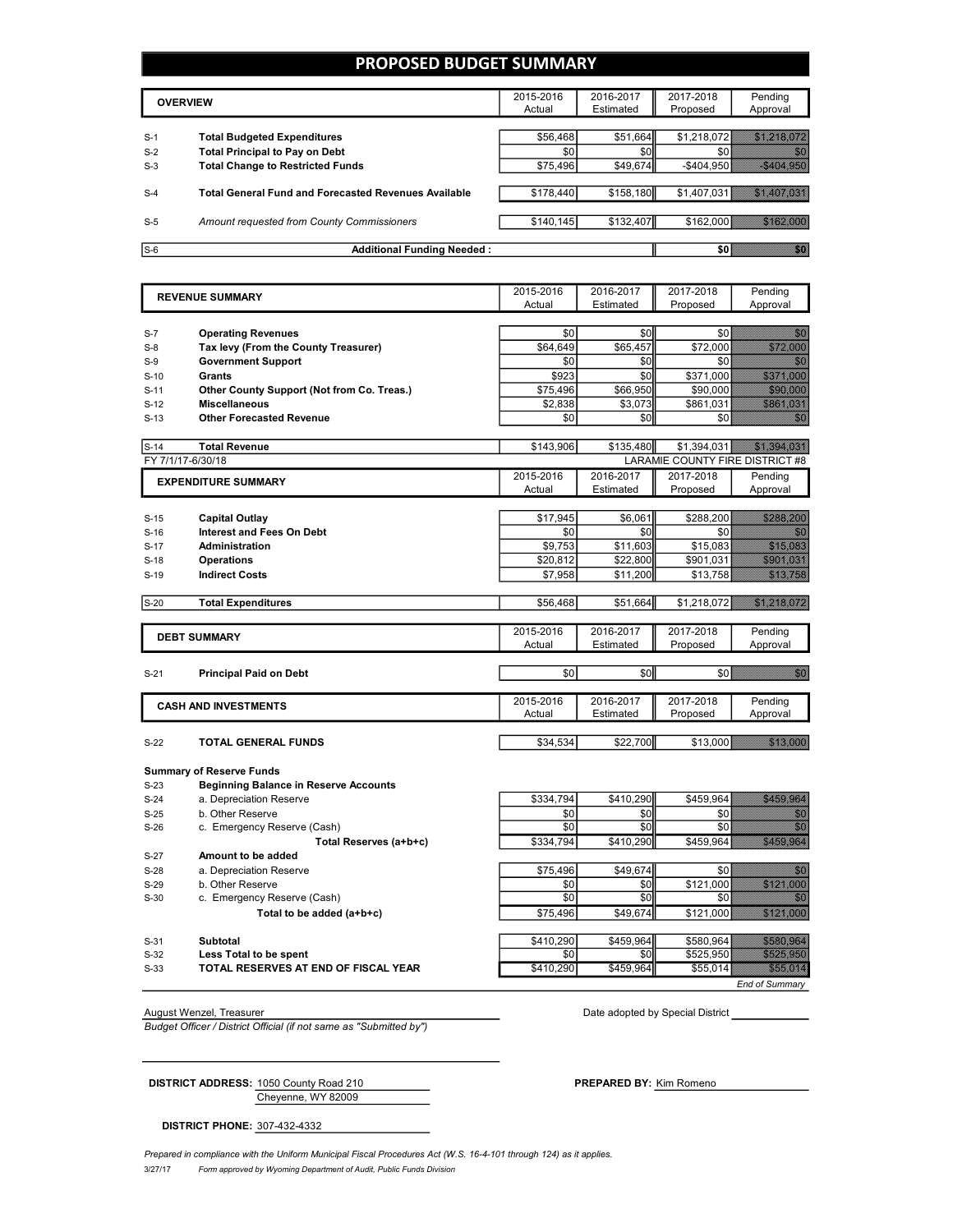# **Proposed Budget**

LARAMIE COUNTY FIRE DISTRICT #8

**FYE** 6/30/2018

|         | <b>NAME OF DISTRICT/BOARD</b>                  |                     |                        |                       |                                                                                                                 |
|---------|------------------------------------------------|---------------------|------------------------|-----------------------|-----------------------------------------------------------------------------------------------------------------|
|         | PROPERTY TAXES AND ASSESSMENTS                 |                     |                        |                       |                                                                                                                 |
|         |                                                | 2015-2016<br>Actual | 2016-2017<br>Estimated | 2017-2018<br>Proposed | Pending<br>Approval                                                                                             |
| $R-1$   | <b>Property Taxes and Assessments Received</b> |                     |                        |                       |                                                                                                                 |
| $R-1.1$ | Tax Levy (From the County Treasurer)           | \$64,649            | \$65,457               | \$72,000              |                                                                                                                 |
| $R-1.2$ | <b>Other County Support</b>                    | \$75,496            | \$66,950               | \$90.000              | 390.000                                                                                                         |
|         | <b>FORECASTED REVENUE</b>                      |                     |                        |                       |                                                                                                                 |
|         |                                                | 2015-2016<br>Actual | 2016-2017<br>Estimated | 2017-2018<br>Proposed | Pending<br>Approval                                                                                             |
| $R-2$   | <b>Revenues from Other Governments</b>         |                     |                        |                       |                                                                                                                 |
| $R-2.1$ | State Aid                                      |                     |                        |                       |                                                                                                                 |
| $R-2.2$ | Additional County Aid (non-treasurer)          |                     |                        |                       |                                                                                                                 |
| $R-2.3$ | City (or Town) Aid                             |                     |                        |                       |                                                                                                                 |
| $R-2.4$ | Other (Specify)                                |                     |                        |                       |                                                                                                                 |
| $R-2.5$ | <b>Total Government Support</b>                | \$0                 | \$0                    | \$0                   | n Sara                                                                                                          |
| $R-3$   | <b>Operating Revenues</b>                      |                     |                        |                       |                                                                                                                 |
| $R-3.1$ | <b>Customer Charges</b>                        |                     |                        |                       |                                                                                                                 |
| $R-3.2$ | Sales of Goods or Services                     |                     |                        |                       |                                                                                                                 |
| $R-3.3$ | <b>Other Assessments</b>                       |                     |                        |                       |                                                                                                                 |
| $R-3.4$ | <b>Total Operating Revenues</b>                | \$0                 | \$0                    | \$0                   | en<br>Bernard                                                                                                   |
| $R-4$   | Grants                                         |                     |                        |                       |                                                                                                                 |
| $R-4.1$ | <b>Direct Federal Grants</b>                   |                     |                        |                       |                                                                                                                 |
| $R-4.2$ | Federal Grants thru State Agencies             | \$923               | \$0                    | \$0                   |                                                                                                                 |
| $R-4.3$ | <b>Grants from State Agencies</b>              | \$0                 |                        | \$371,000             | 337 A                                                                                                           |
| $R-4.4$ | <b>Total Grants</b>                            | \$923               | \$0                    | \$371,000             | 337 A                                                                                                           |
| $R-5$   | <b>Miscellaneous Revenue</b>                   |                     |                        |                       |                                                                                                                 |
| $R-5.1$ | Interest                                       | \$1,135             | \$2,131                | \$1,000               | <b>Santa Cardinal Propinsi</b>                                                                                  |
| $R-5.2$ | Other: Specify<br>Donations                    | \$1,703             | \$942                  | \$500                 |                                                                                                                 |
| $R-5.3$ | Other: See Additional                          |                     |                        | \$859,531             | 3851.581                                                                                                        |
| $R-5.4$ | <b>Total Miscellaneous</b>                     | \$2,838             | \$3,073                | \$861,031             | <u> 5867. Ma</u>                                                                                                |
| $R-5.5$ | <b>Total Forecasted Revenue</b>                | \$3,761             | \$3,073                | \$1,232,031           | <u>SAMAN SE</u>                                                                                                 |
| $R-6$   | <b>Other Forecasted Revenue</b>                |                     |                        |                       |                                                                                                                 |
| $R-6.1$ | a. Other past due-as estimated by Co. Treas.   |                     |                        |                       | a katika matso ya kutoka mwaka wa 1979. Wakazi wa 1979 hadi wa 1979 hadi wa 1979 hadi wa 1979 hadi wa 1979 hadi |
| $R-6.2$ | b. Other forecasted revenue (specify):         |                     |                        |                       |                                                                                                                 |
| $R-6.3$ |                                                |                     |                        |                       |                                                                                                                 |
| $R-6.4$ |                                                |                     |                        |                       |                                                                                                                 |
| $R-6.5$ |                                                |                     |                        |                       |                                                                                                                 |
| $R-6.6$ | Total Other Forecasted Revenue (a+b)           | \$0                 | \$0                    | \$0                   | en<br>Bernard                                                                                                   |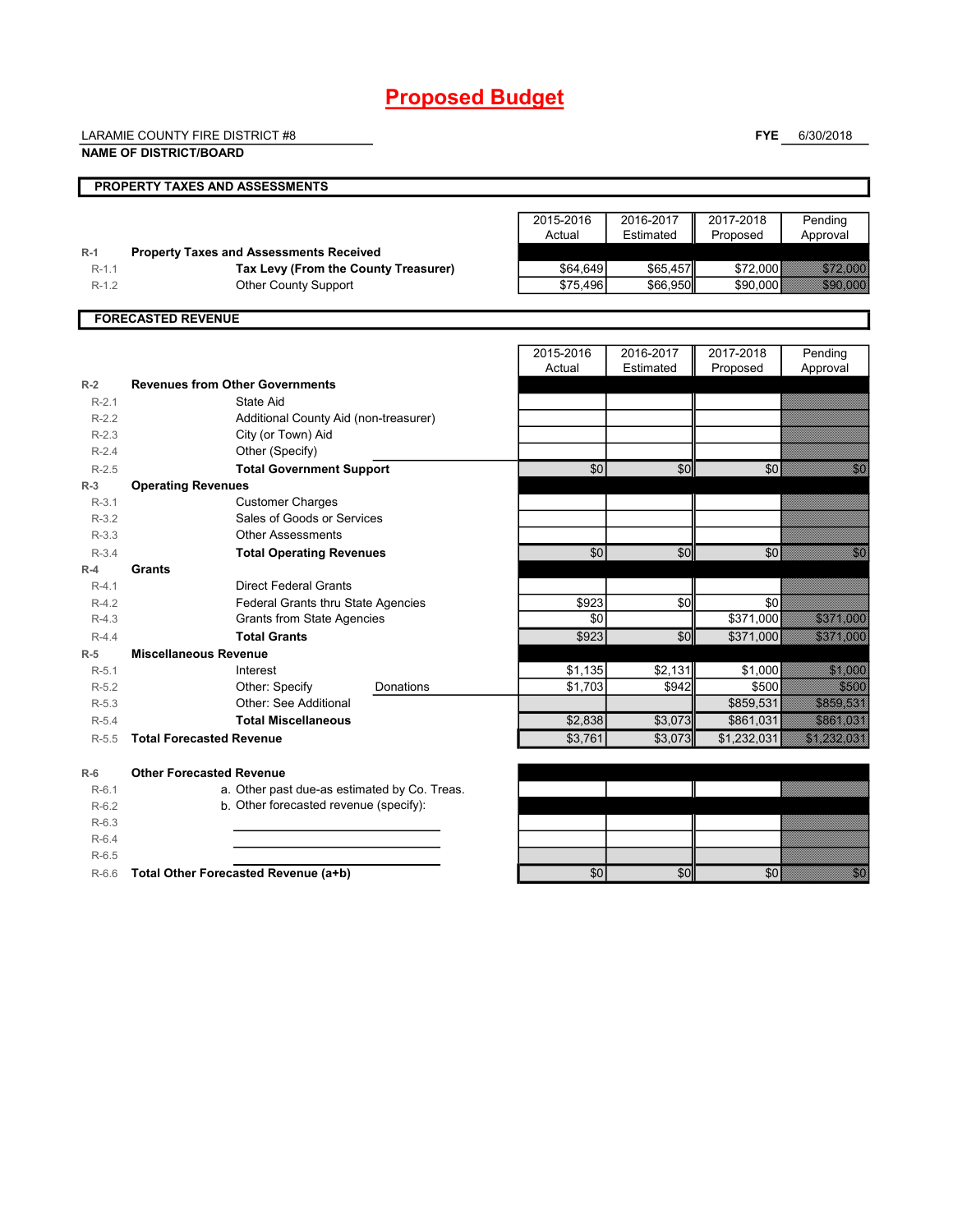### **NAME OF DISTRICT/BOARD**

# **CAPITAL OUTLAY BUDGET**

| $E-1$   | <b>Capital Outlay</b> |                          |
|---------|-----------------------|--------------------------|
| $F-11$  |                       | Real Property            |
| $F-12$  |                       | Vehicles                 |
| $F-1.3$ |                       | <b>Office Equipment</b>  |
| $F-14$  |                       | Other (Specify)          |
| $F-1.5$ |                       | <b>Medical Equipment</b> |
| $F-16$  |                       | PPE (Bunker gear)        |
| $F-17$  |                       | see additional details   |
| $F-1.8$ | TOTAL CAPITAL OUTLAY  |                          |
|         |                       |                          |

|         |                             |                          | 2015-2016 | 2016-2017 | 2017-2018 | Pending               |
|---------|-----------------------------|--------------------------|-----------|-----------|-----------|-----------------------|
|         |                             |                          | Actual    | Estimated | Proposed  | Approval              |
|         | <b>Capital Outlay</b>       |                          |           |           |           |                       |
| $E-1.1$ |                             | <b>Real Property</b>     |           |           |           |                       |
| $E-1.2$ |                             | Vehicles                 |           |           | \$250,000 | <u> Electronico</u>   |
| $E-1.3$ |                             | Office Equipment         | \$1,140   | \$445     | \$3,000   |                       |
| $E-1.4$ |                             | Other (Specify)          |           |           |           |                       |
| $E-1.5$ |                             | <b>Medical Equipment</b> | \$223     | \$2,479   | \$3.000   | <b>1989. STAR</b>     |
| $E-1.6$ |                             | PPE (Bunker gear)        | \$14.243  | \$41      | \$15,000  |                       |
| $E-1.7$ |                             | see additional details   | \$2,339   | \$3,096   | \$17,200  |                       |
| $E-1.8$ | <b>TOTAL CAPITAL OUTLAY</b> |                          | \$17,945  | \$6,061   | \$288,200 | <u> Karl Maria Sa</u> |

## **ADMINISTRATION BUDGET**

|           |                                      |                                 | , , , , , , , , , | $-0.00000$ | . . opoood |
|-----------|--------------------------------------|---------------------------------|-------------------|------------|------------|
| $E-2$     | <b>Personnel Services</b>            |                                 |                   |            |            |
| $E - 2.1$ |                                      | Administrator                   | \$6,585           | \$6,900    | \$9,000    |
| $E-2.2$   |                                      | Secretary                       |                   |            |            |
| $E-2.3$   |                                      | Clerical                        |                   |            |            |
| $E-2.4$   |                                      | Other (Specify)                 |                   |            |            |
| $E-2.5$   |                                      | Office manager                  | \$1,059           | \$1,750    | \$3,000    |
| $E-2.6$   |                                      |                                 |                   |            |            |
| $E - 2.7$ |                                      |                                 |                   |            |            |
| $E-3$     | <b>Board Expenses</b>                |                                 |                   |            |            |
| $E - 3.1$ |                                      | Travel                          |                   |            |            |
| $E - 3.2$ |                                      | Mileage                         |                   |            |            |
| $E-3.3$   |                                      | Other (Specify)                 |                   |            |            |
| $E - 3.4$ |                                      | <b>Election Judges</b>          | \$0               | \$300      | \$0        |
| $E - 3.5$ |                                      | Legal Advertising               | \$236             | \$545      | \$200      |
| $E - 3.6$ |                                      |                                 |                   |            |            |
| $E-4$     | <b>Contractual Services</b>          |                                 |                   |            |            |
| $E - 4.1$ |                                      | Legal                           | \$0               | \$0        | \$75       |
| $E-4.2$   |                                      | Accounting/Auditing             |                   |            |            |
| $E-4.3$   |                                      | Other (Specify)                 |                   |            |            |
| $E-4.4$   |                                      | Payroll service                 | \$158             | \$158      | \$158      |
| $E-4.5$   |                                      | Contract labor                  | \$0               | \$300      | \$600      |
| $E-4.6$   |                                      |                                 |                   |            |            |
| $E-5$     | <b>Other Administrative Expenses</b> |                                 |                   |            |            |
| $E - 5.1$ |                                      | <b>Office Supplies</b>          | \$955             | \$500      | \$800      |
| $E-5.2$   |                                      | Office equipment, rent & repair |                   |            |            |
| $E-5.3$   |                                      | Education                       |                   |            |            |
| $E - 5.4$ |                                      | Registrations                   |                   |            |            |
| $E-5.5$   |                                      | Other (Specify)                 |                   |            |            |
| $E-5.6$   |                                      | Software programs               | \$685             | \$1,100    | \$1,200    |
| $E-5.7$   |                                      | Background checks               | \$75              | \$50       | \$50       |
| $E - 5.8$ |                                      |                                 |                   |            |            |
| $E-6$     | <b>TOTAL ADMINISTRATION</b>          |                                 | \$9,753           | \$11,603   | \$15,083   |

|                          |                                      | 2015-2016 | 2016-2017 | 2017-2018 | Pending               |
|--------------------------|--------------------------------------|-----------|-----------|-----------|-----------------------|
|                          |                                      | Actual    | Estimated | Proposed  | Approval              |
| Ż                        | <b>Personnel Services</b>            |           |           |           |                       |
| $E - 2.1$                | Administrator                        | \$6,585   | \$6,900   | \$9,000   | 33.33                 |
| $E - 2.2$                | Secretary                            |           |           |           |                       |
| $E - 2.3$                | Clerical                             |           |           |           |                       |
| $E - 2.4$                | Other (Specify)                      |           |           |           |                       |
| $E-2.5$                  | Office manager                       | \$1,059   | \$1,750   | \$3,000   | 33.333                |
| $E - 2.6$                |                                      |           |           |           |                       |
| $E - 2.7$                |                                      |           |           |           |                       |
| $\overline{\phantom{a}}$ | <b>Board Expenses</b>                |           |           |           |                       |
| $E - 3.1$                | Travel                               |           |           |           |                       |
| $E - 3.2$                | Mileage                              |           |           |           |                       |
| $E-3.3$                  | Other (Specify)                      |           |           |           |                       |
| $E - 3.4$                | <b>Election Judges</b>               | \$0       | \$300     | \$0       |                       |
| $E - 3.5$                | Legal Advertising                    | 3236      | \$545     | \$200     | <u>e viss</u>         |
| $E - 3.6$                |                                      |           |           |           |                       |
| ļ.                       | <b>Contractual Services</b>          |           |           |           |                       |
| $E - 4.1$                | Legal                                | \$0       | \$0       | \$75      | <b>Kabupatén</b>      |
| $E - 4.2$                | Accounting/Auditing                  |           |           |           |                       |
| $E - 4.3$                | Other (Specify)                      |           |           |           |                       |
| $E - 4.4$                | Payroll service                      | \$158     | \$158     | \$158     | <b>Salari</b>         |
| $E-4.5$                  | Contract labor                       | \$0       | \$300     | \$600     | <b>SERIES</b>         |
| $E-4.6$                  |                                      |           |           |           |                       |
| 5                        | <b>Other Administrative Expenses</b> |           |           |           |                       |
| $E - 5.1$                | <b>Office Supplies</b>               | \$955     | \$500     | \$800     | 388                   |
| $E - 5.2$                | Office equipment, rent & repair      |           |           |           |                       |
| $E - 5.3$                | Education                            |           |           |           |                       |
| $E - 5.4$                | Registrations                        |           |           |           |                       |
| $E - 5.5$                | Other (Specify)                      |           |           |           |                       |
| $E - 5.6$                | Software programs                    | \$685     | \$1,100   | \$1,200   |                       |
| $E - 5.7$                | Background checks                    | \$75      | \$50      | \$50      | <u> Karatika</u>      |
| $E - 5.8$                |                                      |           |           |           |                       |
|                          | <b>TOTAL ADMINISTRATION</b>          | \$9,753   | \$11,603  | \$15,083  | <u> Sandari Sanda</u> |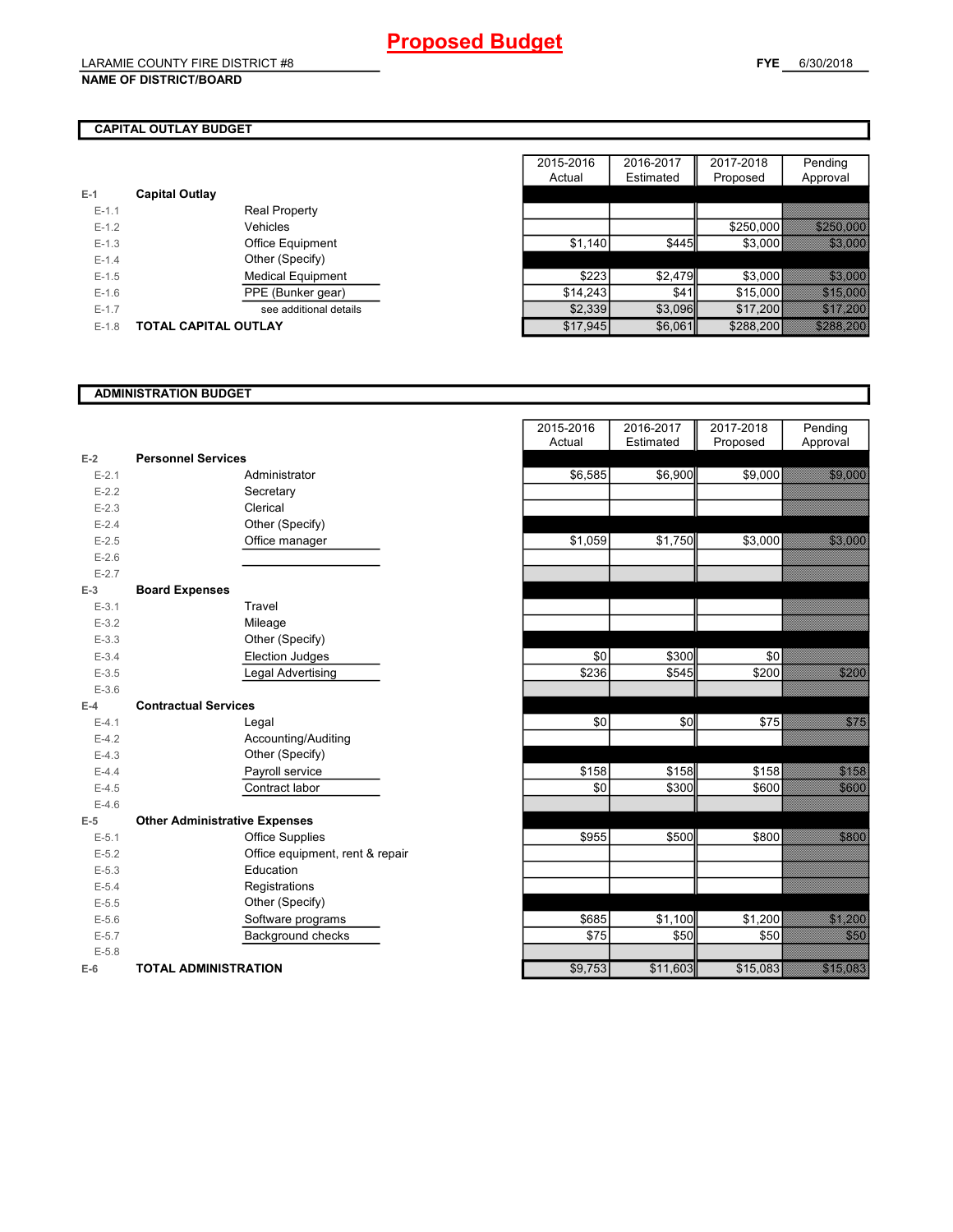# **OPERATIONS BUDGET**

| $E-7$     | <b>Personnel Services</b>              |          |          |           |                        |
|-----------|----------------------------------------|----------|----------|-----------|------------------------|
| $E - 7.1$ | Wages--Operations                      |          |          |           |                        |
| $E - 7.2$ | <b>Service Contracts</b>               |          |          |           |                        |
| $E - 7.3$ | Other (Specify)                        |          |          |           |                        |
| $E - 7.4$ |                                        |          |          |           |                        |
| $E - 7.5$ |                                        |          |          |           |                        |
| $E - 7.6$ |                                        |          |          |           |                        |
| $E-8$     | <b>Travel</b>                          |          |          |           |                        |
| $E-8.1$   | Mileage                                |          |          |           |                        |
| $E-8.2$   | Other (Specify)                        |          |          |           |                        |
| $E-8.3$   | <b>Training &amp; Travel</b>           | \$2,046  | \$2,671  | \$4,000   | <b>MARINE SESS</b>     |
| $E-8.4$   |                                        |          |          |           |                        |
| $E - 8.5$ |                                        |          |          |           |                        |
| $E-9$     | <b>Operating supplies (List)</b>       |          |          |           |                        |
| $E-9.1$   | Medical supplies                       | \$505    | \$578    | \$1,000   | <b>MARITIM</b>         |
| $E-9.2$   | Fuel                                   | \$1,706  | \$1,607  | \$5,000   | <b>Signal Control</b>  |
| $E-9.3$   | Station & nutritional                  | \$826    | \$825    | \$1,000   |                        |
| $E-9.4$   | Uniforms                               | \$0      | \$0      | \$1,000   |                        |
| $E-9.5$   |                                        |          |          |           |                        |
| $E-10$    | <b>Program Services (List)</b>         |          |          |           |                        |
| $E-10.1$  | Community (Open House                  | \$40     | \$0      | \$1,000   | <u> Hillson</u>        |
| $E-10.2$  | Recruitment & retention                | \$3,798  | \$1,776  | \$2,000   |                        |
| $E-10.3$  |                                        |          |          |           |                        |
| $E-10.4$  |                                        |          |          |           |                        |
| $E-10.5$  |                                        |          |          |           |                        |
| $E-11$    | <b>Contractual Arrangements (List)</b> |          |          |           |                        |
| $E-11.1$  |                                        |          |          |           |                        |
| $E-11.2$  |                                        |          |          |           |                        |
| $E-11.3$  |                                        |          |          |           |                        |
| $E-11.4$  |                                        |          |          |           |                        |
| $E-11.5$  |                                        |          |          |           |                        |
| $E-12$    | <b>Other operations (Specify)</b>      |          |          |           |                        |
| $E-12.1$  | <b>Utilities</b>                       | \$5,722  | \$7,225  | \$9,000   |                        |
| $E-12.2$  | Dues                                   | \$175    | \$175    | \$200     | 52288                  |
| $E-12.3$  | Vehicle Maint & repair                 | \$2,508  | \$6,486  | \$6,000   | <b>1999 - 1999</b>     |
| $E-12.4$  | Facility Maint & repair                | \$2,583  | \$1,244  | \$4,000   | 54.888                 |
| $E-12.5$  | see additional details                 | \$903    | \$213    | \$866,831 | <b>REGIONALIZACIÓN</b> |
| $E-13$    | <b>TOTAL OPERATIONS</b>                | \$20,812 | \$22,800 | \$901,031 |                        |

|                |                                        | 2015-2016 | 2016-2017 | 2017-2018 | Pending                                                                                                              |
|----------------|----------------------------------------|-----------|-----------|-----------|----------------------------------------------------------------------------------------------------------------------|
|                |                                        | Actual    | Estimated | Proposed  | Approval                                                                                                             |
| $\overline{7}$ | <b>Personnel Services</b>              |           |           |           |                                                                                                                      |
| $E - 7.1$      | Wages--Operations                      |           |           |           |                                                                                                                      |
| $E - 7.2$      | <b>Service Contracts</b>               |           |           |           |                                                                                                                      |
| $E - 7.3$      | Other (Specify)                        |           |           |           |                                                                                                                      |
| $E - 7.4$      |                                        |           |           |           |                                                                                                                      |
| $E - 7.5$      |                                        |           |           |           |                                                                                                                      |
| $E - 7.6$      |                                        |           |           |           |                                                                                                                      |
| 8              | <b>Travel</b>                          |           |           |           |                                                                                                                      |
| $E-8.1$        | Mileage                                |           |           |           |                                                                                                                      |
| $E-8.2$        | Other (Specify)                        |           |           |           |                                                                                                                      |
| $E - 8.3$      | <b>Training &amp; Travel</b>           | \$2,046   | \$2,671   | \$4,000   | <u> Karl Store Store Store Store Store Store Store Store Store Store Store Store Store Store Store Store Store S</u> |
| $E-8.4$        |                                        |           |           |           |                                                                                                                      |
| $E-8.5$        |                                        |           |           |           |                                                                                                                      |
| 9              | <b>Operating supplies (List)</b>       |           |           |           |                                                                                                                      |
| $E-9.1$        | <b>Medical supplies</b>                | \$505     | \$578     | \$1,000   |                                                                                                                      |
| $E-9.2$        | Fuel                                   | \$1,706   | \$1,607   | \$5,000   | <b>1989-1989</b>                                                                                                     |
| $E-9.3$        | Station & nutritional                  | \$826     | \$825     | \$1,000   |                                                                                                                      |
| $E-9.4$        | Uniforms                               | \$0       | \$0       | \$1,000   |                                                                                                                      |
| $E-9.5$        |                                        |           |           |           |                                                                                                                      |
| $-10$          | <b>Program Services (List)</b>         |           |           |           |                                                                                                                      |
| $E-10.1$       | <b>Community (Open House</b>           | \$40      | \$0       | \$1,000   |                                                                                                                      |
| $E-10.2$       | Recruitment & retention                | \$3,798   | \$1,776   | \$2,000   | <u> Salvesses</u>                                                                                                    |
| $E-10.3$       |                                        |           |           |           |                                                                                                                      |
| $E-10.4$       |                                        |           |           |           |                                                                                                                      |
| $E-10.5$       |                                        |           |           |           |                                                                                                                      |
| -11            | <b>Contractual Arrangements (List)</b> |           |           |           |                                                                                                                      |
| $E-11.1$       |                                        |           |           |           |                                                                                                                      |
| $E-11.2$       |                                        |           |           |           |                                                                                                                      |
| $E-11.3$       |                                        |           |           |           |                                                                                                                      |
| $E-11.4$       |                                        |           |           |           |                                                                                                                      |
| $E-11.5$       |                                        |           |           |           |                                                                                                                      |
| 12             | <b>Other operations (Specify)</b>      |           |           |           |                                                                                                                      |
| $E-12.1$       | <b>Utilities</b>                       | \$5,722   | \$7,225   | \$9,000   | <u> Salaman</u>                                                                                                      |
| $E-12.2$       | Dues                                   | \$175     | \$175     | \$200     | 822888                                                                                                               |
| $E-12.3$       | Vehicle Maint & repair                 | \$2,508   | \$6,486   | \$6,000   | 337338                                                                                                               |
| $E-12.4$       | Facility Maint & repair                | \$2,583   | \$1,244   | \$4,000   | <b>1999 - 1999 - 1999</b>                                                                                            |
| $E-12.5$       | see additional details                 | \$903     | \$213     | \$866,831 | <b>BARBARA</b>                                                                                                       |
| $13 -$         | TOTAL OPERATIONS                       | \$20.812  | $$22$ 800 | \$901031  | <u>televizi e la</u>                                                                                                 |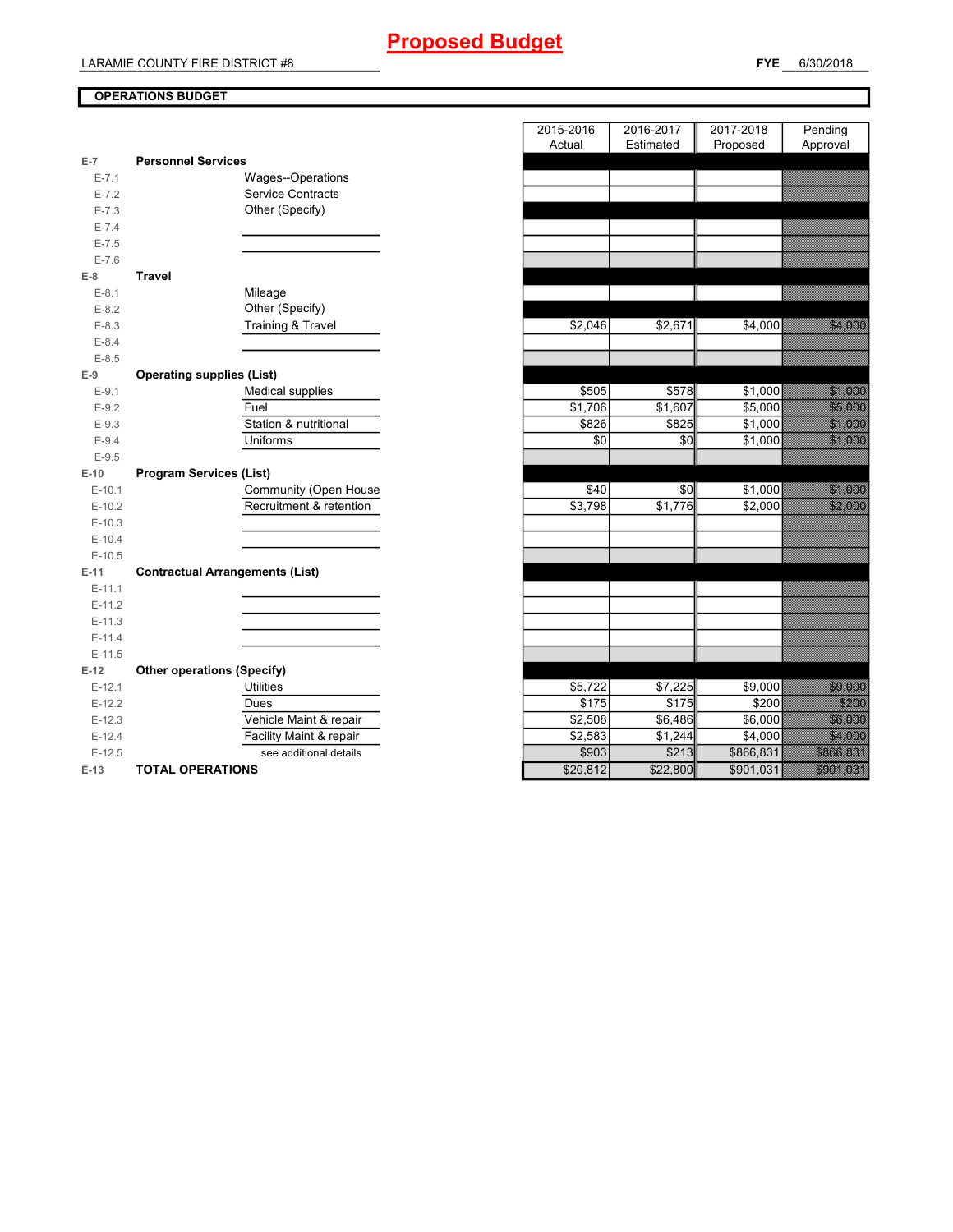LARAMIE COUNTY FIRE DISTRICT #8

# **INDIRECT COSTS BUDGET**

| $E-14$     | Insurance                     |
|------------|-------------------------------|
| $F-14.1$   | Liability                     |
| $F-142$    | <b>Buildings and vehicles</b> |
| $E-14.3$   | Equipment                     |
| $F-144$    | Other (Specify)               |
| $F-14.5$   | Treasurer bond                |
| $E-14.6$   |                               |
| $F-147$    |                               |
| E-15       | Indirect payroll costs:       |
| $E-15.1$   | FICA (Social Security) taxes  |
| $F-152$    | <b>Workers Compensation</b>   |
| $E-15.3$   | Unemployment Taxes            |
| $E-15.4$   | Retirement                    |
| $F-15.5$   | Health Insurance              |
| $E - 15.6$ | Other (Specify)               |
| $E-15.7$   | Medicare                      |
| $F-15.8$   |                               |
| $E-15.9$   |                               |
| $E-16$     | <b>Depreciation Expenses</b>  |
| $E-17$     | <b>TOTAL INDIRECT COSTS</b>   |

|          |                              | 2015-2016 | 2016-2017 | 2017-2018 | Pending                                                                                                                |
|----------|------------------------------|-----------|-----------|-----------|------------------------------------------------------------------------------------------------------------------------|
|          |                              | Actual    | Estimated | Proposed  | Approval                                                                                                               |
| $E-14$   | Insurance                    |           |           |           |                                                                                                                        |
| $E-14.1$ | Liability                    | \$500     | \$500     | \$500     | 3333                                                                                                                   |
| $E-14.2$ | Buildings and vehicles       | \$5,173   | \$7,500   | \$8,000   | <b>1989 - 1989 - 1989</b>                                                                                              |
| $E-14.3$ | Equipment                    |           |           |           |                                                                                                                        |
| $E-14.4$ | Other (Specify)              |           |           |           |                                                                                                                        |
| $E-14.5$ | Treasurer bond               | \$0       | \$0       | \$20      | <u> Kara</u>                                                                                                           |
| $E-14.6$ |                              |           |           |           |                                                                                                                        |
| $E-14.7$ |                              |           |           |           |                                                                                                                        |
| $E-15$   | Indirect payroll costs:      |           |           |           |                                                                                                                        |
| $E-15.1$ | FICA (Social Security) taxes | \$474     | \$500     | \$744     | <b>Siddle Britting</b>                                                                                                 |
| $E-15.2$ | <b>Workers Compensation</b>  | \$1,479   | \$2,000   | \$2,000   | <u> Sidney See</u>                                                                                                     |
| $E-15.3$ | <b>Unemployment Taxes</b>    | \$61      | \$100     | \$200     | <b>SILISSI</b>                                                                                                         |
| $E-15.4$ | Retirement                   | \$160     | \$450     | \$2,000   |                                                                                                                        |
| $E-15.5$ | Health Insurance             |           |           |           |                                                                                                                        |
| $E-15.6$ | Other (Specify)              |           |           |           |                                                                                                                        |
| $E-15.7$ | Medicare                     | \$111     | \$150     | \$294     | <u>tions and a strong for the strong strong for the strong strong strong in the strong strong strong in the strong</u> |
| $E-15.8$ |                              |           |           |           |                                                                                                                        |
| $E-15.9$ |                              |           |           |           |                                                                                                                        |
| E-16     | <b>Depreciation Expenses</b> |           |           |           |                                                                                                                        |
| E-17     | <b>TOTAL INDIRECT COSTS</b>  | \$7,958   | \$11,200  | \$13,758  |                                                                                                                        |
|          |                              |           |           |           |                                                                                                                        |

### **DEBT SERVICE BUDGET**

|         |                           | 2015-2016 | 2016-2017 | 2017-2018 | Pending    |
|---------|---------------------------|-----------|-----------|-----------|------------|
|         |                           | Actual    | Estimated | Proposed  | Approval   |
| $D-1$   | <b>Debt Service</b>       |           |           |           |            |
| $D-1.1$ | Principal                 |           |           |           |            |
| $D-1.2$ | Interest                  |           |           |           |            |
| $D-1.3$ | Fees                      |           |           |           |            |
| $D-2$   | <b>TOTAL DEBT SERVICE</b> | \$0       | \$0       | \$0       | en de la f |